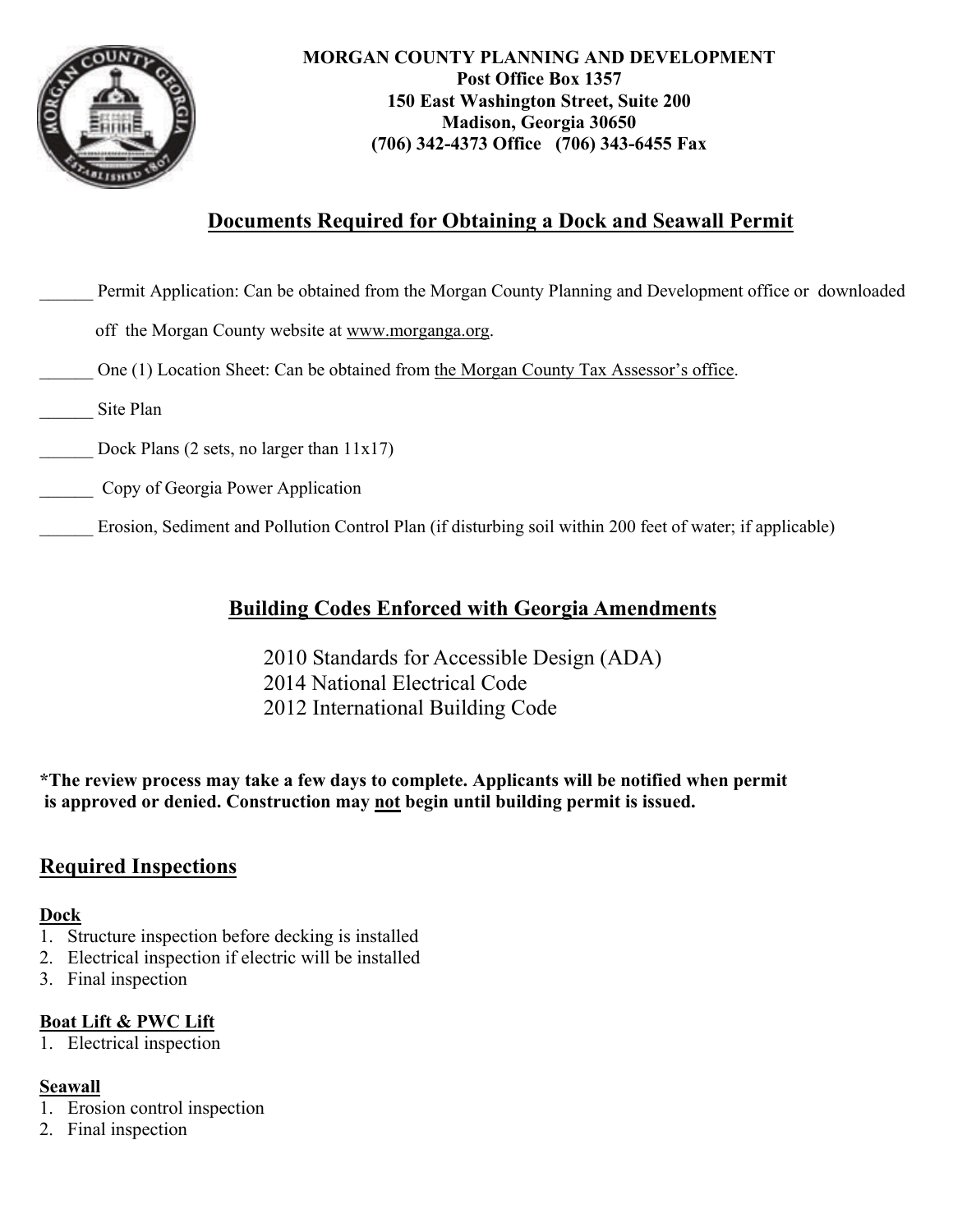

#### **MORGAN COUNTY PLANNING AND DEVELOPMENT Post Office Box 1357 150 East Washington Street, Suite 200 Madison, Georgia 30650 (706) 342-4373 Office (706) 343-6455 Fax**

## **Dock and Seawall Permit Application**

# **Property Owner Information**  Property Owner's Name: Cell Phone #: Address: No. 2006. The Second Second Second Second Second Second Second Second Second Second Second Second Second Second Second Second Second Second Second Second Second Second Second Second Second Second Second Second Sec City: State: Zip Code: Email Address: **Property Location**  Project Name: Jurisdiction: Analysis of the United States of the United States of the United States of the United States of the United States of the United States of the United States of the United States of the United Sta Property Address: City: City: City: City: City: City: City: City: Code: Zip Code: Zip Code: Zip Code: Zip Code: Zip Code: Zip Code: Zip Code: Zip Code: Zip Code: Zip Code: Zip Code: Zip Code: Zip Code: Zip Code: Zip Code: Zip Code: Zip Code Nearest Intersection or Address: Subdivision: Lot #: **Contractor Information**  Contractor's Name: Cell Phone #: Contractor's Address: Office #: Fax #: City: Zip Code: State: State: State: Zip Code: Email: Occupational Tax #: Issuing County: Level 1A Certification#: Company's Name:

#### **\*\*\* Electrical Contractors will need to purchase an electrical permit prior to any inspections \*\*\***

#### **Electrical Contractor Information**

| Contractor's Name:     | Cell Phone #:           |                          |           |  |
|------------------------|-------------------------|--------------------------|-----------|--|
| Contractor's Address:  |                         | Office #:                | Fax $#$ : |  |
| City:                  | State:                  | Zip Code:                |           |  |
| Email:                 |                         |                          |           |  |
| Occupational Tax #:    | <b>Issuing County:</b>  | Level 1A Certification#: |           |  |
| State Certification #: | <b>Expiration Date:</b> |                          |           |  |